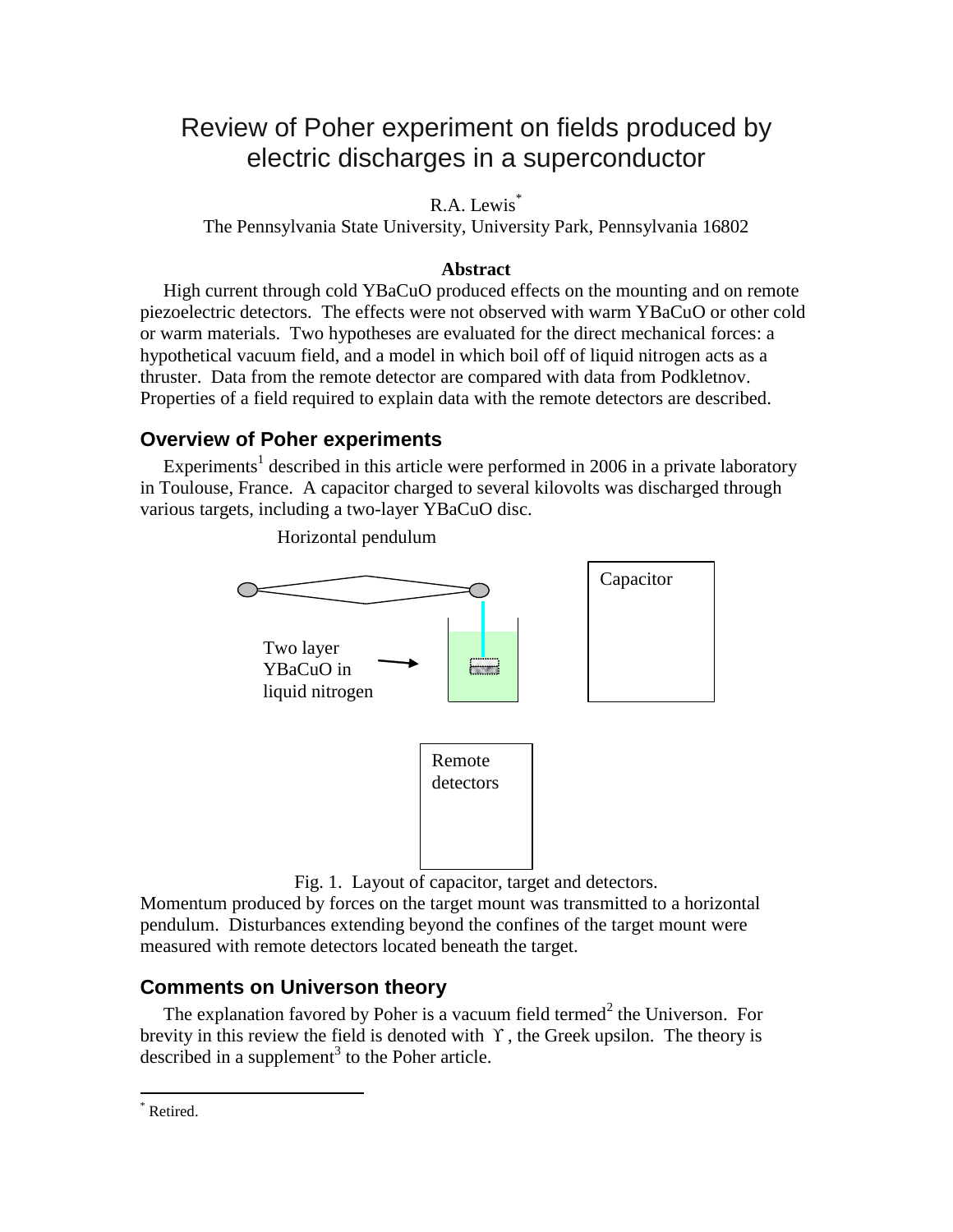Particles continually absorb and emit Universon particles. For example an electron,

 $\Upsilon + e^- \leftrightarrow e^{*}$ eqn. 1. The Y particle in equation 1 has an energy of  $8.0*10<sup>-21</sup>$  Joules, and travels at the speed of light. The lifetime of the excited state  $e^*$  is 7.8\*10<sup>-14</sup> seconds. If the particle is moving at constant velocity, the  $\Upsilon$  absorption and emission result in fluctuations in the mass of the particle. However if the particle is accelerating, the  $\Upsilon$  particles emitted have different momentum than the  $\Upsilon$  absorbed. The net result is a flux of  $\Upsilon$  particles from an accelerating source.

 Poher states that the two layer YBaCuO superconductor used results in a long free path for electrons to accelerate. Hence the bi-layer superconductor produces a measurable flux of Y particles, which are detected by a piezoelectric accelerometer.

The mechanical properties of the  $\Upsilon$  beam are treated as an energy/momentum relation E=pc, appropriate for a beam moving at the speed of light. The possibility of a different relation, such as the near field of an electromagnetic field, is beyond the development of the theory. Poher hypothesizes that the Universon gains energy from the vacuum.

The apparatus is termed a propelling device, in a patent application<sup>4</sup>.

#### **Thermodynamics for liquid nitrogen hypothesis**

 Poher briefly mentions the possibility that heating of liquid nitrogen might contribute to the motion of the ceramic support. In this section the nitrogen heating is treated as an ideal thruster, to evaluate how much the mechanism could possibly contribute to motion of the ceramic support.

Suppose that N molecules of nitrogen are heated from  $T_0=77$  k to some temperature

T. The energy required to heat the nitrogen is given by  
\n
$$
E_{N2} = \frac{3}{2} NkT + N \cdot E_{latent} - \frac{3}{2} NkT_0
$$
 eqn. 2,

where  $E_{\text{latent}} = 199 \frac{J}{\sqrt{2}} \cdot 4.65 \cdot 10^{-23}$  $E_{\text{latent}} = 199 \frac{J}{g} \cdot 4.65 \cdot 10^{-23} \frac{g}{g}$ =  $199 \frac{J}{\omega} \cdot 4.65 \cdot 10^{-23} \frac{g}{N}$  is the latent heat of evaporation per N<sub>2</sub> molecule. Assuming that the gas escapes in one direction, the momentum carried by the gas is

 $p_{N2} = Nmv = N\sqrt{3mkT}$ eqn. 3, where m=4.65\*10<sup>-26</sup> kg is the mass of an N<sub>2</sub> molecule, and k=1.38\*10<sup>-23</sup> J/k is the Boltzmann constant.

 The minimum energy to momentum ratio is achieved by heating the nitrogen to a temperature of T =  $2E_{\text{latement}}/2k - T_0$  $E_{\text{latent}}/3k - T_0 = 372$  kelvin. At this temperature, the mean thermal velocity is 575 m/sec. The energy versus temperature curve has a shallow minimum, varying by 25% over the range  $77 < T < 1900$  k.

 Assuming the minimum energy to momentum ratio, the energy required to vaporize and heat the LN2 to 372 k is 330 Joules/gram. The energy to momentum ratio is 574 m/sec, comparable to the mean thermal velocity.

#### **Local mechanical forces from target**

 Forces produced in a target are transmitted mechanically to a horizontal pendulum. The motion of the pendulum is a measure of the momentum produced.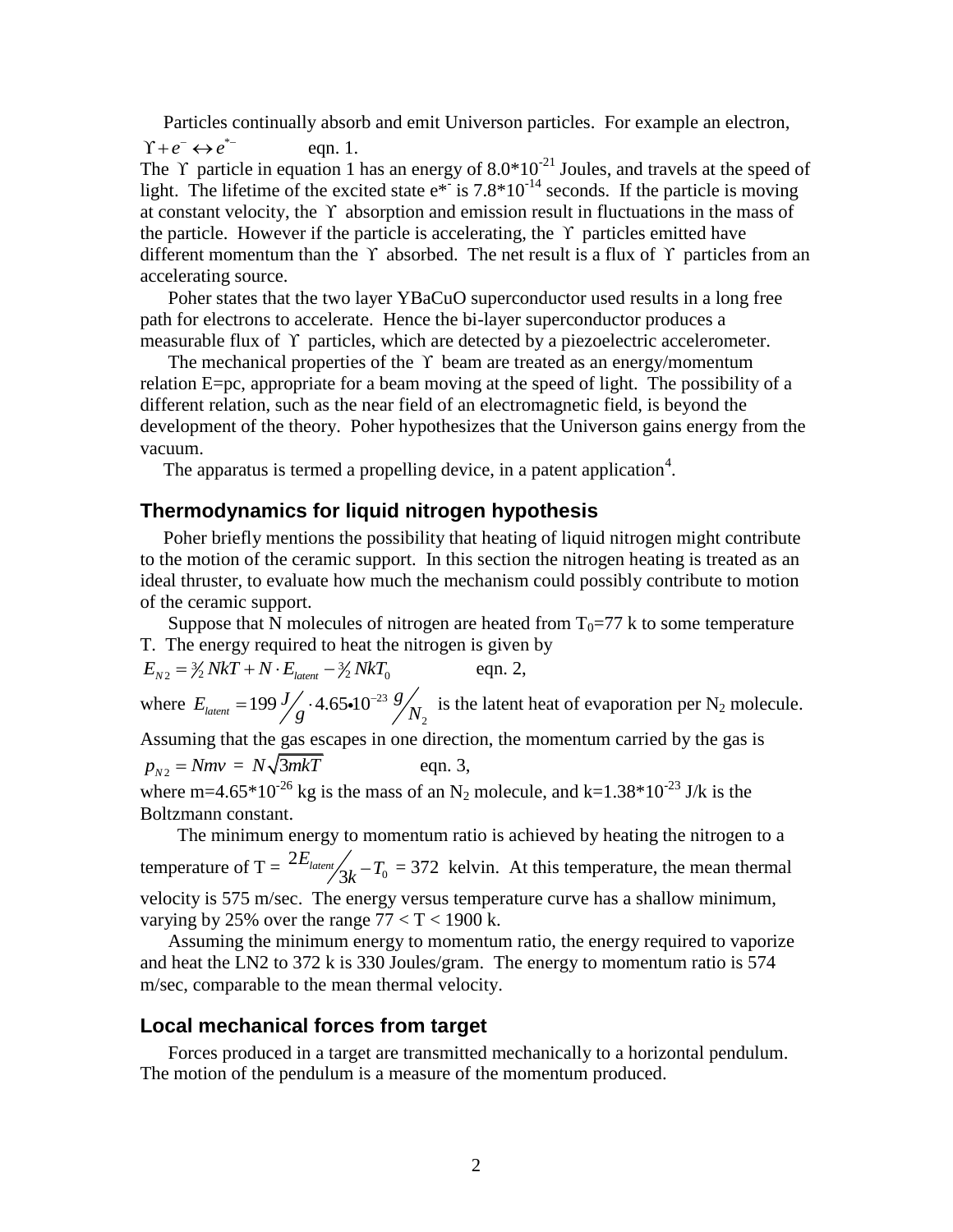The diamond shape horizontal pendulum had a total mass of 794+1 g and a length of  $588+0.5$  mm. It was made of an aluminum alloy and had lead masses (M=320 g) at its two tips. The right tip received a supplementary mass (m=1.498+0.002 g) after careful adjustment. The masses on the horizontal pendulum were chosen to match the mass of the ceramic support, for optimum energy and momentum transfer.

 Ignoring the mass distributed along the length of the pendulum, the energy and momentum transferred to the pendulum are related to the height h reached by the tip, and

the initial velocity V at the tip,  
\n
$$
E = \frac{1}{2}MV^2 + \frac{1}{2}MV^2 + \frac{1}{2}mV^2 = Mgh - Mgh + mgh
$$
 eqn. 4.  
\n
$$
p = MV + MV + mV = 0.137 \frac{kg \cdot m}{s} \left(\frac{h}{1m}\right)^{\frac{1}{2}}
$$
 eqn. 5.

Poher expresses the momentum in mixed units, and takes into account the distributed mass,

$$
p = 7.3 \frac{g \cdot m}{s} \left(\frac{h}{1mm}\right)^{\frac{1}{2}}
$$
 eqn. 6.

 Data are presented on how far the pendulum moves under various conditions, such as varying voltage and targets. Effects were largest using a cold, two layer YBaCuO target. No motion of the pendulum was detected using warm YBaCuO, cold or warm aluminum. Data taken with the cold YBaCuO target are presented graphically. The propulsive momentum appears to vary as the square of the discharge voltage. A typical data point is p=36 g m/s at U=2000 volts, corresponding to h=24.3 mm using eqn. 6. To analyze the data in terms of energy transfer, approximate the relation between height h and capacitor voltage as follows:

$$
h = 24.3 \text{mm} \left(\frac{U}{2000 \text{volts}}\right)^4 \qquad \text{eqn. 7.}
$$

**Energy observed, stored**



Fig. 2 Energy from capacitors,  $N_2$  boil off, pendulum.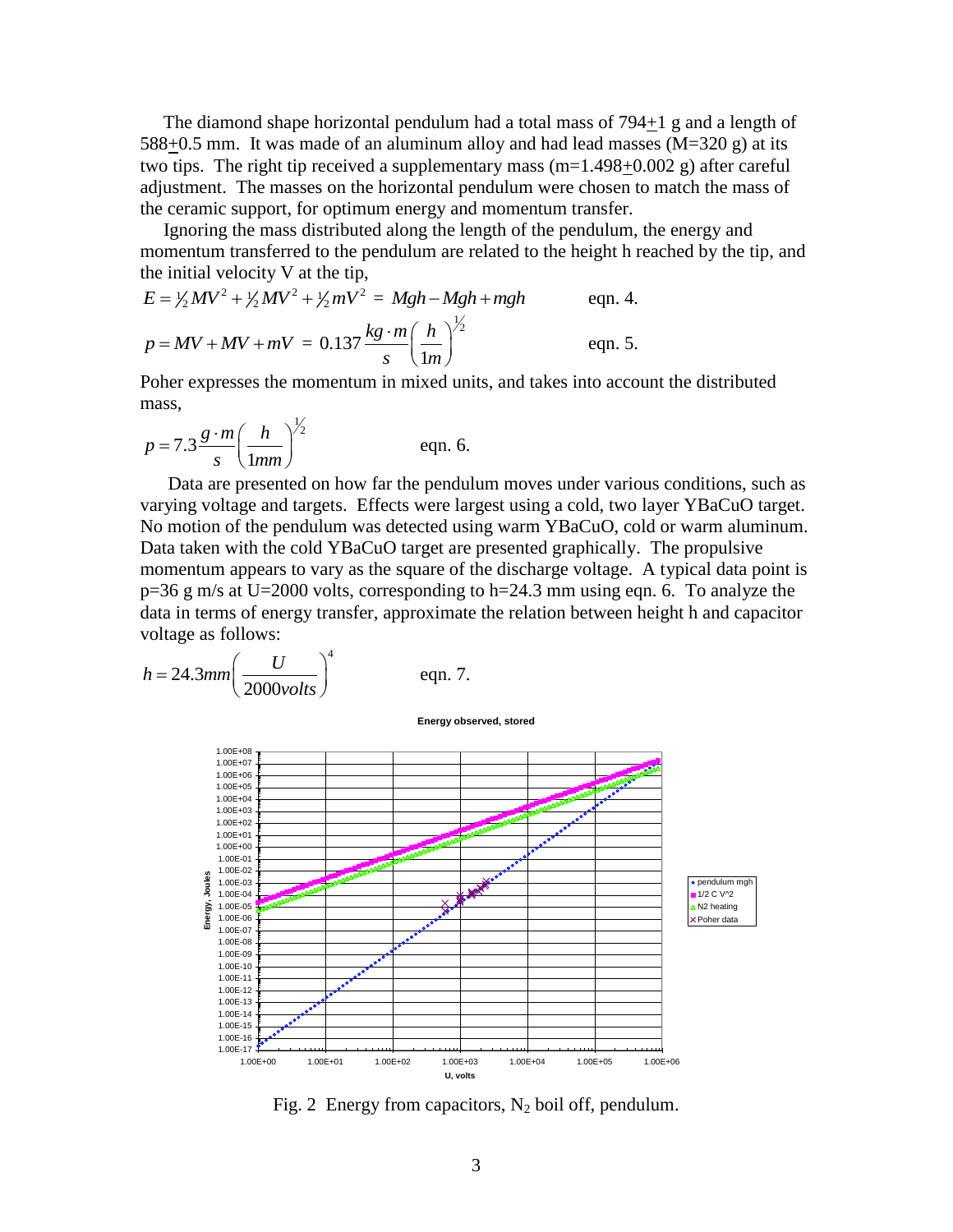The energy transferred to the pendulum is mgh, while the stored energy is  $\frac{1}{2}C U^2$ , with  $C = 46.86 \text{ }\mu\text{F}.$ 

 The nitrogen thruster hypothesis requires that 22% of the energy stored in the capacitors goes into nitrogen gas energy. An alternate interpretation would be that the thruster is only 22% efficient in converting energy to thrust.

 Choose a typical case for comparison, with capacitor voltage U=2000 volts, corresponding to a stored energy of  $\frac{1}{2}$  CU<sup>2</sup> of 93.3 Joules. The energy in the  $\gamma$  beam is related to momentum as E=pc, and the mass is defined as  $m_y=E/c^2$ .

| Recoil      | N <sub>2</sub>    |                |
|-------------|-------------------|----------------|
| Momentum    | $0.036$ kg m/s    | $0.036$ kg m/s |
| Velocity    | $575 \text{ m/s}$ | $3*10^8$ m/s   |
| <b>Mass</b> | $62.6$ mg         | $0.12$ ng      |
| Energy      | 20.7 J            | 10.8 MJ        |

Table 1. Energy of recoil from ceramic mount.

The interpretation of table 1 is similar to that of a thruster, which achieves optimum energy efficiency with comparable propellant and payload masses. Imparting 1 mJ of energy into the 640 gram pendulum requires 62 mg of nitrogen, and 20.4 Joules. The 0.12 nanograms of mass ascribed to the  $\Upsilon$  beam has much lower energy efficiency, requiring 10.8 MJ.

 The curves in figure 2 are extrapolated to megavolts, to illustrate an argument by Poher about energy conservation. A hypothetical discharge of 200 kV would vaporize 700 grams of nitrogen, comparable to the mass of the ceramic mount. The almost linear relation between pendulum momentum and stored energy is valid only for a recoil mass much smaller than the ceramic mount mass.

According to conventional theories, the possibility that the  $\Upsilon$  beam accounts for the recoil momentum is ruled out on the basis of energy conservation. In principle the theory might be fixed up, by allowing the equivalent of the near field in electrodynamics. An analogy is the electric motor, in which virtual photons are invoked to explain forces among magnetic elements. The Poher argument about the role of vacuum energy is not based on convincing data.

#### **Tests with other materials**

 The signals reported were only observed with a two layer sample. The sintered material of layer S1 was a classical cuprate  $YBa_2Cu_3O_{7-x}$ , with a critical temperature of 90k. Cerium and samarium replaced 5% to 20% of the yttrium atoms for layer S2, lowering the critical temperature to 50k. A typical ceramic had a diameter of  $17+0.5$ mm, a length of  $23+0.5$  mm and a mass of  $21+0.5$ g.

 Three other physical effects were observed during discharges into the ceramics: emission of sound, emission of light, and electrical signals from a triple capacitor and a double solenoid inside the Faraday cage.

Discharges have been recorded in other materials:

- Normal conductors made of aluminum, brass or copper, both at room temperature and in liquid nitrogen,
- Ceramics of the same type of material, but of a different chemical composition,
- In fully superconductive ceramics with no layers of different critical temperatures,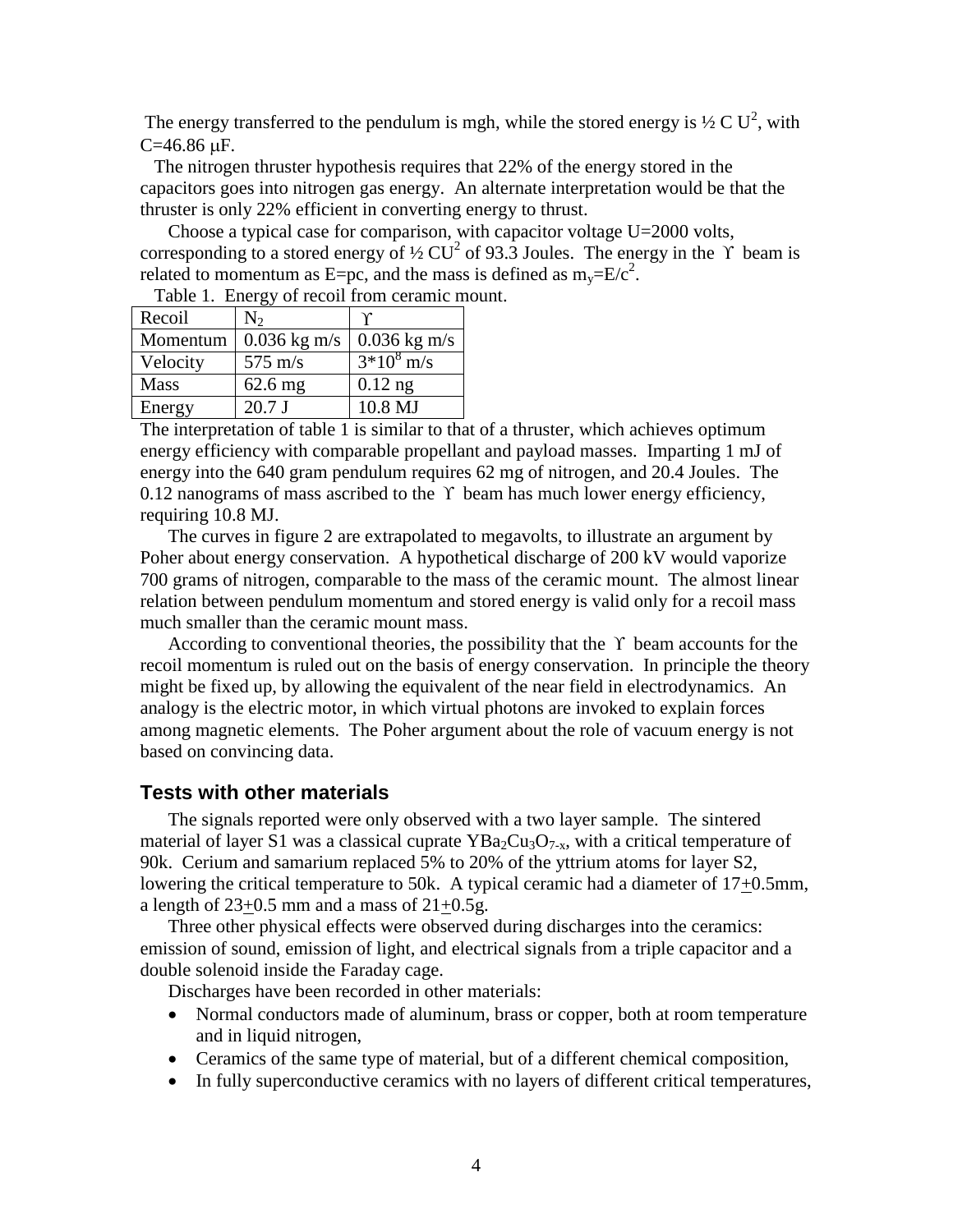- In ceramics, where the two kinds of materials, used to fabricate the layers, were mixed together before the final sintering treatment,
- In piezoelectric and ferroelectric materials such as BaSrTiO3, PZT, and PLZT, at room temperature, with a 300+10  $\Omega$  resistance in parallel.

During discharges in these materials, none of the effects described previously were observed.

 The physical effects disappeared when the ceramic layer S1 was not superconducting. Typically 30 minutes was required to achieve stable effects while cooling down by adding liquid nitrogen, or warming up after the LN2 had evaporated from the cryostat.

#### **Mechanical momentum transfer with thin film**

 Poher attributed the effects to conditions in the transition zone between layers S1 and S2. Thin film ceramics were constructed, to enhance the transition zone. A thin  $30 \mu m$ layer of the S1 cuprate was spread over a copper foil and sintered. The copper support plays the role of the S2 layer. Two similar electrodes were joined by cryogenic glue or by insulated screws. Effects were found to be proportional to the film area, typically 25  $\text{cm}^2$ .

 Data obtained using the thin film ceramics were summarized as a relation between momentum transfer to the horizontal pendulum and capacitor voltage,

$$
p = 2.4 \cdot 10^{-7} \frac{kg \cdot m}{s} \left(\frac{U}{1 \text{vol}t}\right)^2 \qquad \text{eqn. 8.}
$$

The coefficient in eqn. 8 is a factor of 22 larger than that found for the two layer ceramic. The relation is expressed in terms of energy transfer to the pendulum, using eqns. 4,5,6.



**Energy observed, stored; thin film**

Fig. 3 Energy in capacitors, balance, nitrogen, using thin film ceramics. Poher argues that the data imply that the apparatus comes close to violating energy conservation. However the analysis leading to this conclusion is traced to an error by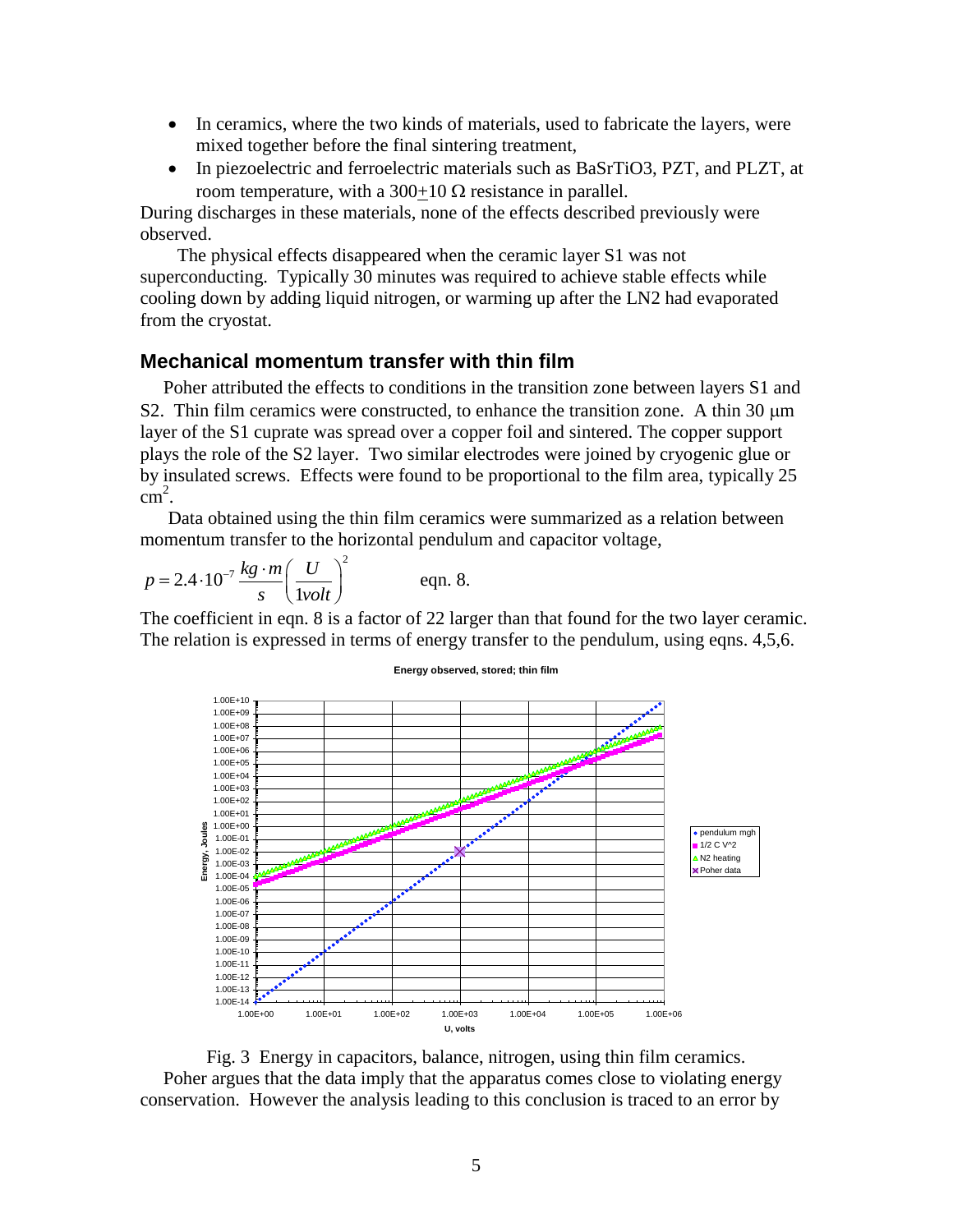Poher in applying eqns. 4,5,6 to convert momentum to energy. Figure 3 shows a crossover between pendulum energy and  $\frac{1}{2}$  C U<sup>2</sup> stored energy at 50 kilovolts. Poher notes problems with the stability of the cryostat for voltages above 1100 volts.

 The nitrogen thruster model requires an efficiency of 400%, which is unphysical. Some other mechanism must be invoked, to explain typically 0.04% efficiency in transferring energy from the capacitor bank to the pendulum.

#### **Piezo detector measurements**

 Various detectors were placed in a Faraday cage below the target. Results from a piezoelectric detector placed 29 to 95 cm from the target are described.

 A 0.687 gram mass was attached to the piezoelectric sensor to form an accelerometer. The detector was calibrated by the impact of a tiny body of known mass falling from several known heights. A typical set of runs produced accelerometer data in the form of sensor output in millivolts versus capacitor voltage. For a discharge voltage of 2900 volts, Poher interprets the piezo output of about 1.8 mV as an impulse of  $8.8*10^{-8}$ kg m/s. Assuming a quadratic relation between impulse and capacitor voltage gives the relation

$$
p_{pz} = 8.8 \cdot 10^{-8} \frac{kg \cdot m}{s} \left(\frac{U}{2900 \text{volts}}\right)^2 \qquad \text{eqn. 9.}
$$

 The Poher piezo detector data in the form of momentum versus voltage can be compared with similar data<sup>5</sup> from Podkletnov. The Podkletnov detector was a pendulum with an 18.5 gram mass. The Podkletnov high voltage pulse generator is based on 20 capacitors each 25 nf. The capacitors are charged to up to 100 kV in parallel, then switched to series. The source has a capacitance of  $C = 25/20 = 1.25$  nf, and a maximum voltage  $V=2$  MV. The energy in the capacitor bank is

$$
E_{cap} = V_2 CV^2 = 2.5 \text{ KJ}
$$
 eqn. 10.

The current from the Podkletnov capacitor bank was measured as  $I=10^4$  amps, implying a pulse width

$$
\tau_{\text{Pod}} = \frac{CV}{I} = 250 \text{ nsec} \qquad \text{eqn. 11.}
$$

For a potential of 2 MV, the momentum is  $p=0.007$  kg m/s. Assuming that the momentum is carried by a massless field obeying  $E=pc$ , the energy required for  $p=0.007$ kg m/s is

 $E = pc = 2.1 \text{ MJ}$  eqn. 12.

A theory requiring E=pc is not tenable.

 Data from the two experiments are compared in terms of an acceleration field. The measured momentum is divided by the product of the detector mass and capacitor pulse width.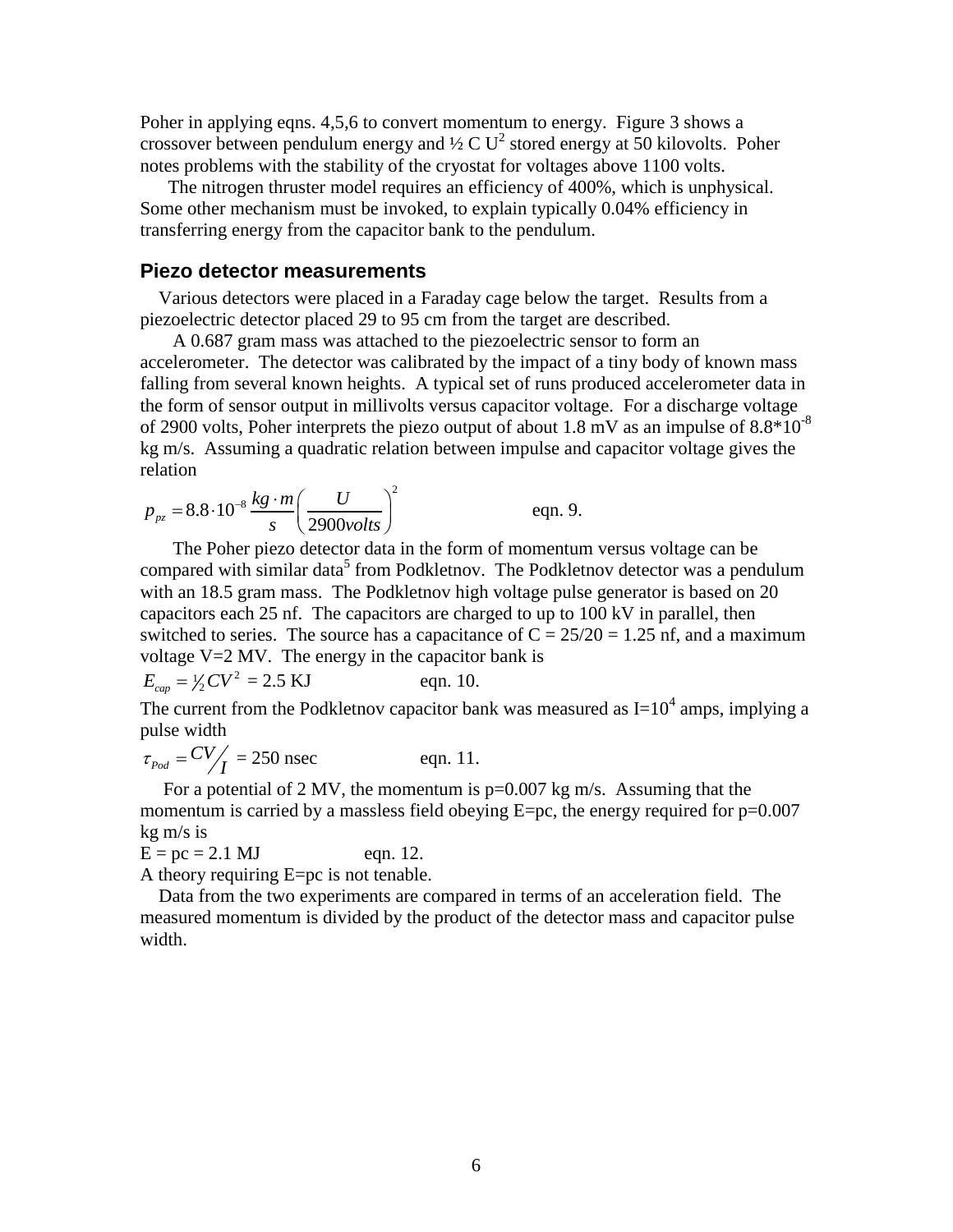



Fig. 4 Acceleration field sensed by remote detectors. Parameters from the Poher and Podkletnov measurements are tabulated. Table 2. Parameters of Poher, Podkletnov experiments

|                    | Poher                 | Podkletnov                    |
|--------------------|-----------------------|-------------------------------|
| Accelerometer mass | $0.687$ g             | 18.5 g                        |
| Pulse width        | $16$ µsec             | 250 nsec                      |
| Typical momentum   | $4*10-8$ kg m/sec     | $0.007$ kg m/s                |
| Acceleration       | $3.6 \text{ m/sec}^2$ | $1.5*10^6$ m/sec <sup>2</sup> |
| Beam energy, E=pc  | 12 I                  | $2.1$ MJ                      |

The data indicate order of magnitude agreement between Podkletnov data and an extrapolation of Poher results, assuming a quadratic relation between acceleration field and capacitor voltage.

# **Spatial distribution of disturbances**

 Both Poher and Podkletnov report that the disturbance resembles a beam, with amplitude which is insensitive to distance from the ceramic, and a lateral extent comparable to the size of the ceramic disc. The detector response scales linearly with mass of the detector.

 Poher describes data taken with a piezoelectric accelerometer, at a distance of 490 mm from the ceramic. The pendulum detectors in the Podkletnov measurements were 6 m to 150 m from the YBaCuO. Podkletnov reports that the force field is repulsive.

Podkletnov states $<sup>6</sup>$  that the disturbance propagated in a well-collimated beam, with</sup> clean borders, having the same width as the superconducting emitter. The beam size was measured up to ca. 5 mm by means of special boards that receive an imprint under the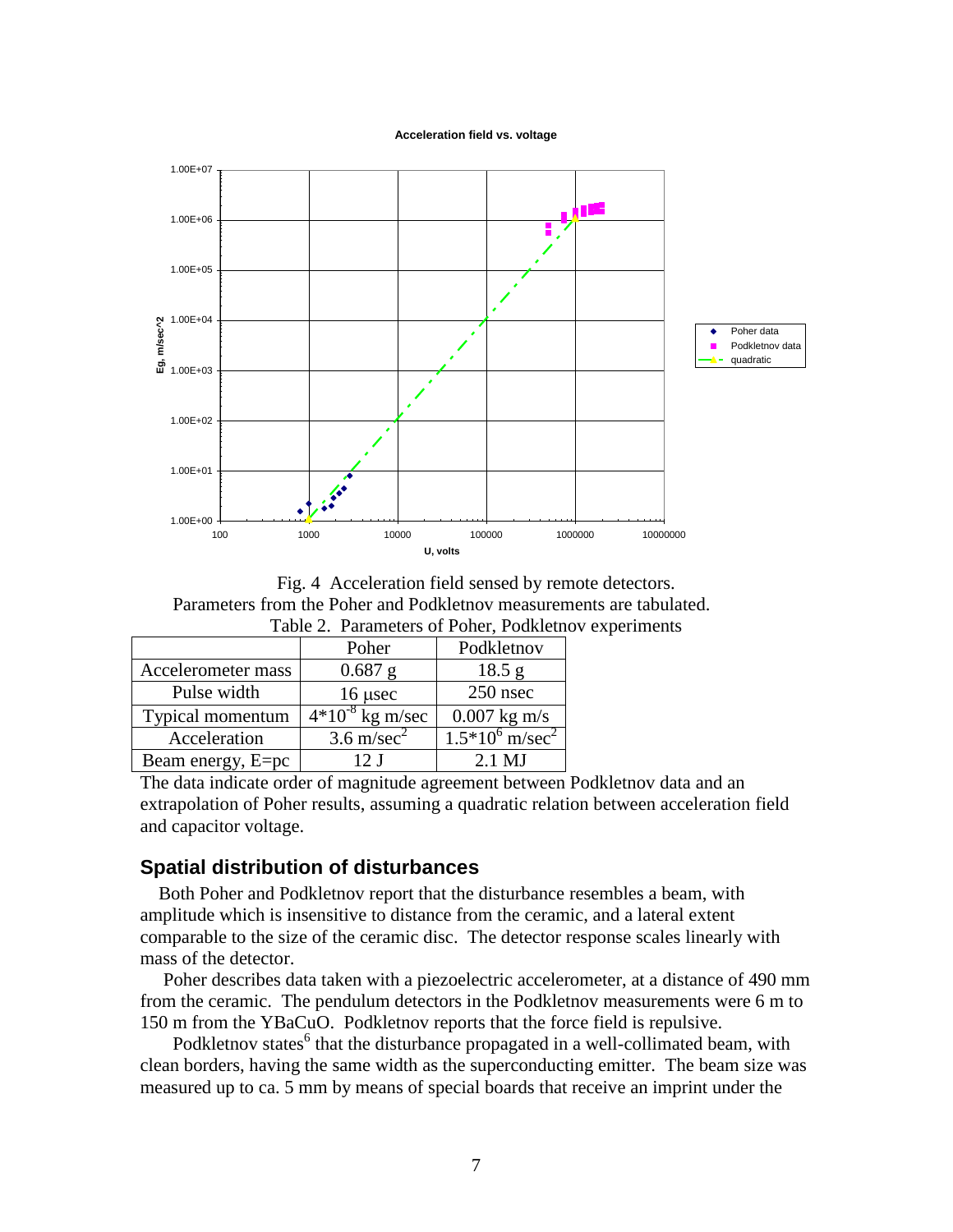action of small pressure, similar to those commercially available (for instance from Sensor Products, East Hanover).



**Spatial variation of disturbance**

Fig. 5 Transverse profile of beam amplitude.

Superconducting emitters used by Podkletnov have diameters of 80 to 120 mm.

 Podkletnov describes another experiment, in which the membrane of a microphone was tilted relative to the direction of propagation of the beam. The data are consistent with longitudinal polarization.

#### **Complaints about experiment descriptions**

 Poher describes the calibration of the piezo detector in terms of output voltage versus force. The conversion to impulse involves a timing parameter of about 1 msec, presumably a property of the accelerometer. This detail is not explained.

Podkletnov describes the pulse width as  $10^{-5}$  to  $10^{-4}$  seconds, which disagrees with the 250 nsec in eqn. 11.

 Both Poher and Podkletnov state that the momentum transfer is proportional to the detector mass. However no data with masses other than 0.687 g and 18.5 g are shown.

## **Phenomenological Dirac string description**

Features of the data resemble the flux tube description<sup>7</sup> of meson spectroscopy. The hypothesis borrowed from the flux tube description is that current through the YBaCuO boundary layer creates gravitoelectric Dirac monopoles, with a field described by a vector potential

$$
\vec{C}(\vec{x}) = G_{enh} M \frac{1 + \cos \theta}{r \sin \theta} \hat{\varphi}
$$
 eqn. 13,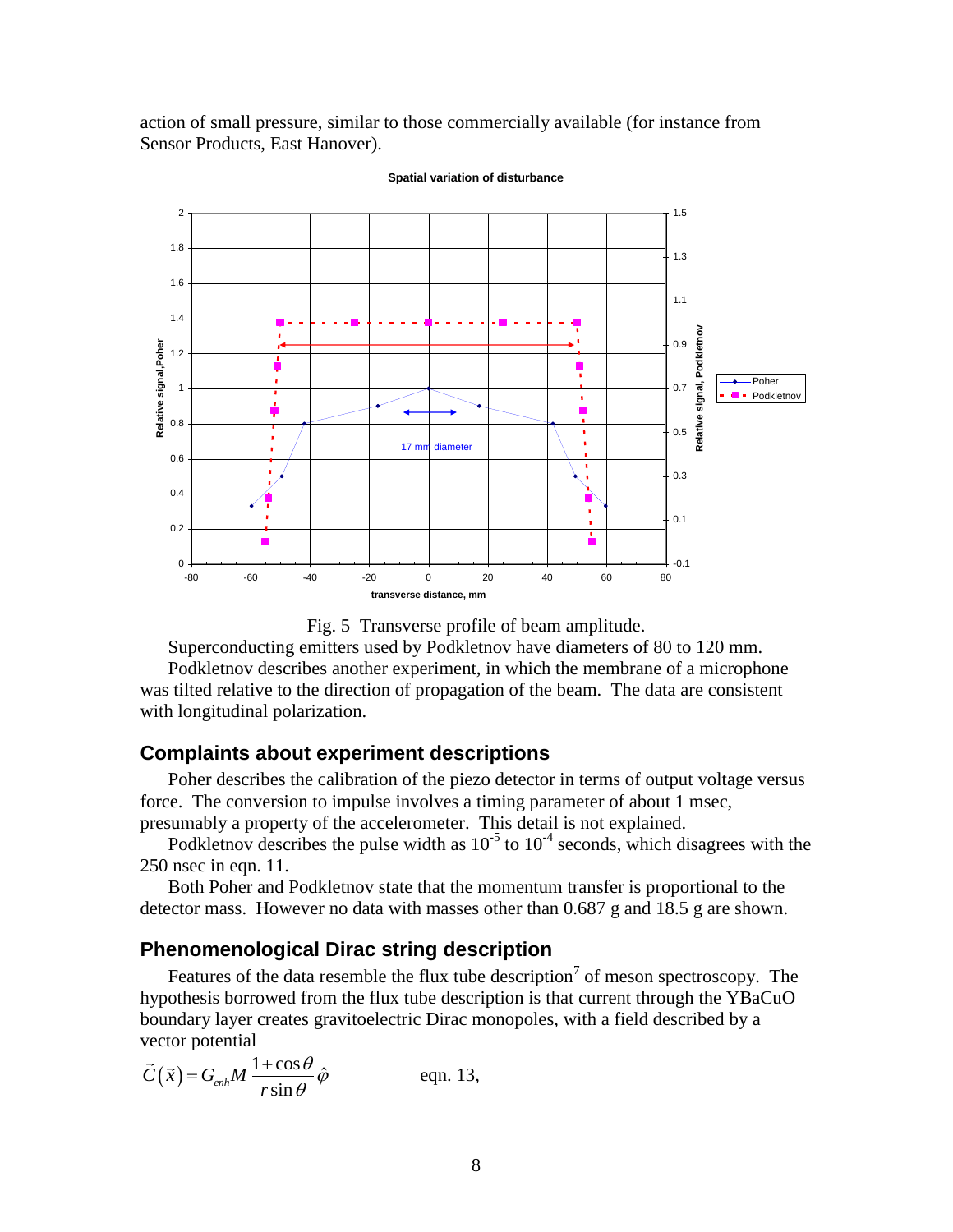where M is the monopole mass, spherical coordinates  $(r, \theta, \varphi)$  aligned with the symmetry axis of the YBaCuO. The coupling constant  $G_{enh}$  is adjusted empirically to match data.

The acceleration field is the curl of the vector potential, which is singular along the  $+z$ axis. The Stokes theorem relates the average acceleration field to parameters of the model. The singular field occupies a tubular region surrounding the +z axis, with a radius equal to the YBaCuO radius. The average acceleration field in the flux tube is then

$$
\langle \vec{E}_g \rangle = 4G_{enh}M \frac{dN}{dA} \hat{z}
$$
 eqn. 14,

where  $dN/dA$  is the number of Dirac strings per unit area. The detectors are insensitive to the thickness of the strings, assumed to be small compared with detector radii. The data are described with the following parameters:

| Parameter   Value |                                                                                        | Description                               |
|-------------------|----------------------------------------------------------------------------------------|-------------------------------------------|
| M                 | $9.1*10^{-31}$ kg                                                                      | Electron mass                             |
| dN/dA             | $\sqrt{1.4*10^{25}}$ strings/m <sup>2</sup>                                            | Density of Cooper pairs in a YBaCuO laver |
| $G_{enh}$         | $\overline{G_N^*3.2^*10^{14*}}$ (U/1000 volts) <sup>2</sup>   Enhancement of Newtonian |                                           |
|                   |                                                                                        | gravitational constant                    |

The Dirac string model describes the following features of the data:

- The acceleration field is independent of distance along the z axis;
- The transverse extent of the field is comparable to the YBaCuO radius;
- The force on a detector is proportional to the mass;
- The force is not appreciably affected by intervening materials.
- The force is repulsive, consistent with the polarity reversal inside and outside the Dirac string.

The electron mass is assigned to the monopole to avoid an expenditure of  $Mc^2$  in creating the monopoles, which would otherwise lead to problems with energy conservation. Explaining the enhancement to the gravitational constant is beyond the scope of this review. Such an enhancement makes an appearance in theories<sup>8</sup> involving higher dimensions. Hints of monopole components of quarks and leptons have been claimed<sup>9</sup> in an analysis of high energy neutrino interactions. However the NuTeV anomaly can also be explained<sup>10</sup> by adjusting a few parameters of the Standard Model.

#### **Summary and comments**

 Poher hypothesizes that all of the effects observed with cold YBaCuO are explainable in terms of the Universon model. The Universon model invokes a force field directed in the direction of electron acceleration. Problems with energy conservation are attributed to vacuum energy. Poher admits that the source of the energy is unknown.

 The momentum transfer to the Poher horizontal pendulum is much too large be consistent with propagation of a massless Universon beam with an  $E=pc$  energy momentum relation. An explanation involving vaporization of liquid nitrogen is plausible. Unlike metals, the YBaCuO materials are porous, allowing liquid nitrogen to be trapped. The LN2 hypothesis is that the mechanism resembles a thruster, with nitrogen gas momentum directed downward. The model explains the linear relation between momentum transfer and capacitor energy. An efficiency of 22% is consistent with data taken with a two layer ceramic.